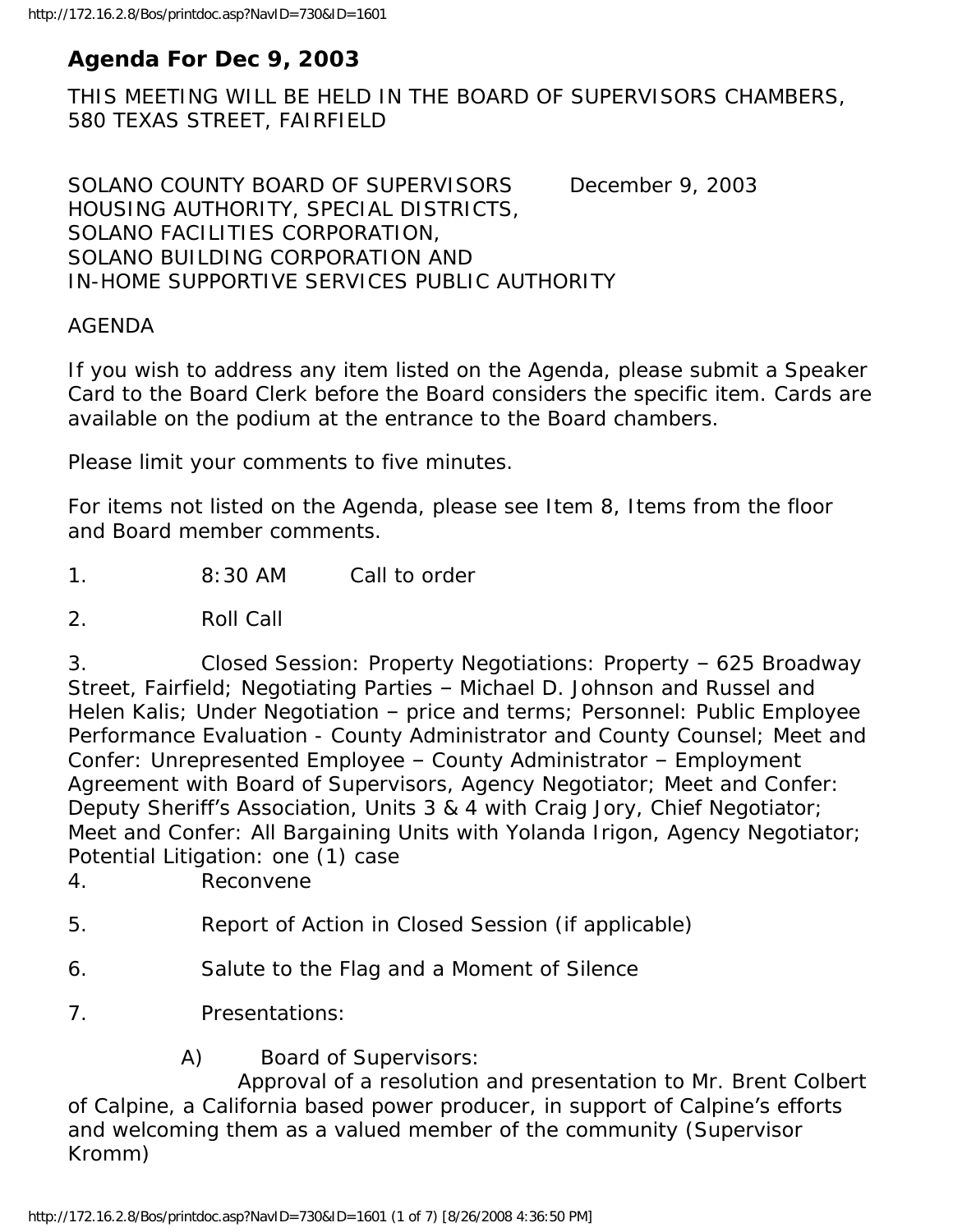B) Health and Social Services:

 Receive a presentation recognizing Roger and Corinne Vogel on the outstanding contributions to the Solano County community provided by the Vogel Foster Family

C) County Administrator's Office:

 Presentation from Robert C. Meador, Solano County's State Fair Project Coordinator, of the Gold Award and Best of Show Award for our County's 2003 California State Fair Exhibit

D) Library:

 Approval of a resolution and plaque for presentation recognizing Andrea Voss, Administrative Librarian , for 14 years of service to Solano County (District 2)

E) Health and Social Services:

 Approval of a resolution and plaque for presentation to Pauline Crews, Employment and Eligibility Services Manager, for 30 years of service to Solano County (District 5)

8. Items from the floor and Board member comments

 This is your opportunity to address the Board on a matter not listed on the Agenda, but it must be within the subject matter jurisdiction of the Board. Please submit a Speaker Card before the first speaker is called and limit your comments to five minutes.

- 9. Additions to or Deletions from the Agenda
- 10. Public Comment on Consent Calendar

 Each speaker shall have 5 minutes to address any or all items on the Consent Calendar.

- 11. Approval of the Agenda
- 12. Approval of Consent Calendar

The Board considers all matters listed under the Consent Calendar to be routine and will adopt them in one motion. There will be no discussion on these items before the Board votes on the motion unless Board members request specific items be discussed and/or removed from the Consent Calendar.

# CONSENT CALENDAR

### GENERAL GOVERNMENT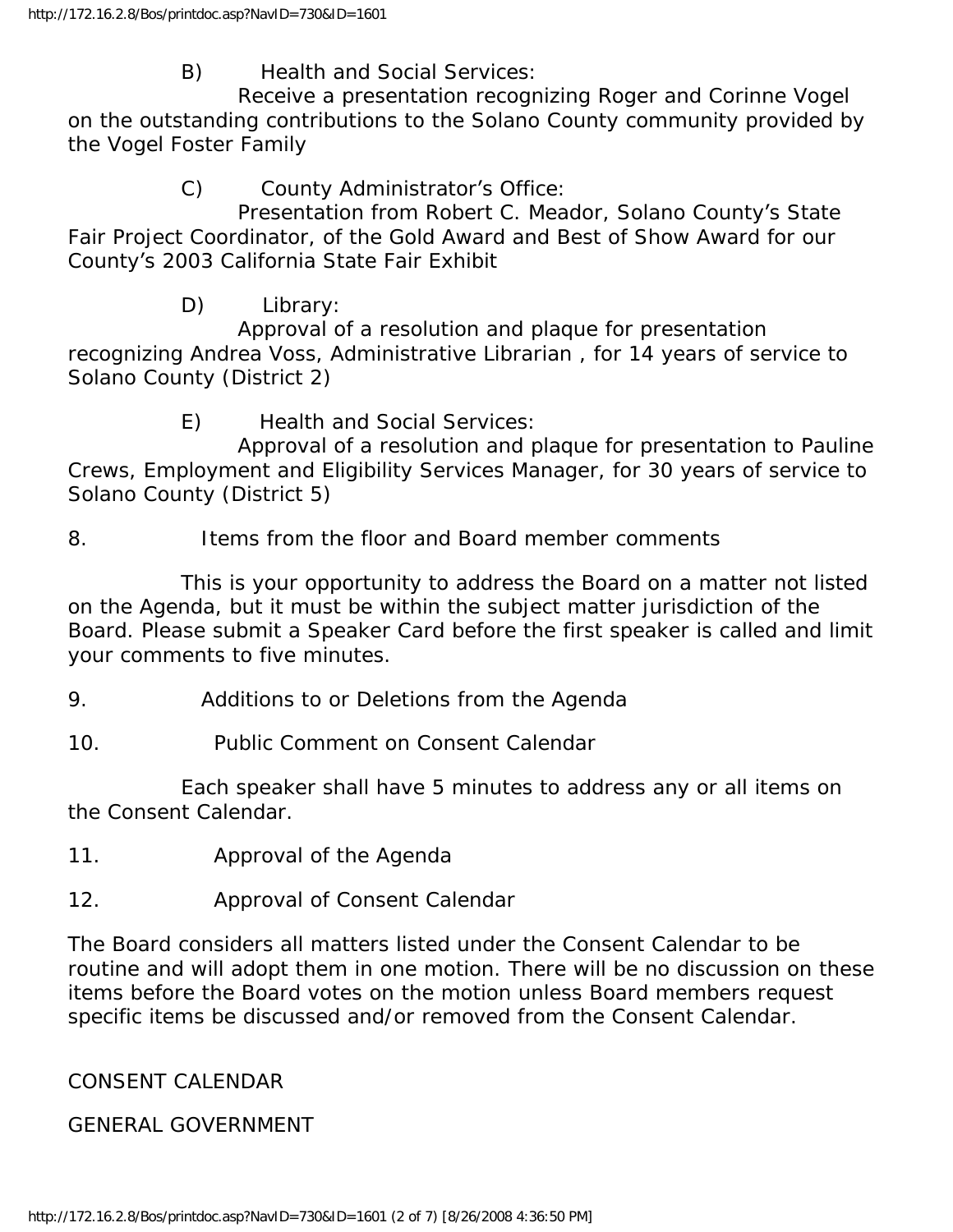### 13. Clerk of the Board of Supervisors:

Approval of Minutes: Board of Supervisors November 4, 2003

### 14. General Services:

 Approval of second amendment to the lease agreement for office space located at 354 Parker Street, Vacaville, for the SolanoWORKs Program of the Health and Social Services Department extending the term an additional year from January 1, 2004 through December 31, 2004 at a cost of \$57,384 per year

15. Human Resources:

 A) Approval to amend the ICMA VantageCare Retirement Health Savings Plan to allow County employees to voluntary elect to contribute unused compensatory time, unused administrative leave and/or allow a voluntary employee contribution to pay retiree medical

 B) Authorize the Director of Human Resources to enter into an agreement with Teamsters Local #856 representing Units #13 and #14 Correctional Officers to place Section 14 A.6. in the Unit #13 Memorandum of Understanding (MOU) and Section 13.A.6. in the Unit #14 MOU into abeyance

16. Registrar of Voters:

 Approval to consolidate Sacramento County Board of Education and San Joaquin Delta Community College District with the March 2, 2004 Presidential Primary Election

# HEALTH AND SOCIAL SERVICES

17. Health and Social Services:

 A) Approval of an amendment in the amount of \$18,504 to the contract with LaClinica for a total contract amount of \$59,496 for the period of October 1, 2003 through September 30, 2004; approval of an amendment in the amount of \$45,000 to the contract with Planned Parenthood for a total amount of \$246,383 for the period of October 1, 2002 through December 31, 2003

 B) Approval of an appropriation transfer in the amount of \$463,159 of Unanticipated Federal Revenue for a Ryan White Title III Early Intervention HIV Services grant(4/5 vote required); adoption of a resolution amending the Allocation List to add 1.0 FTE Nurse Case Specialist, 1.0 FTE Nursing Manager, delete 1.0 Clinic Nurse LT

C) Approval of amendments to substance abuse treatment agreements extending the term from December 31, 2003 through February 29, 2004 (agreements and amendments are on file with the Clerk)

# CRIMINAL JUSTICE

### 18. Probation:

Approval of a contract with ISD Corporation in the amount of \$91,000 for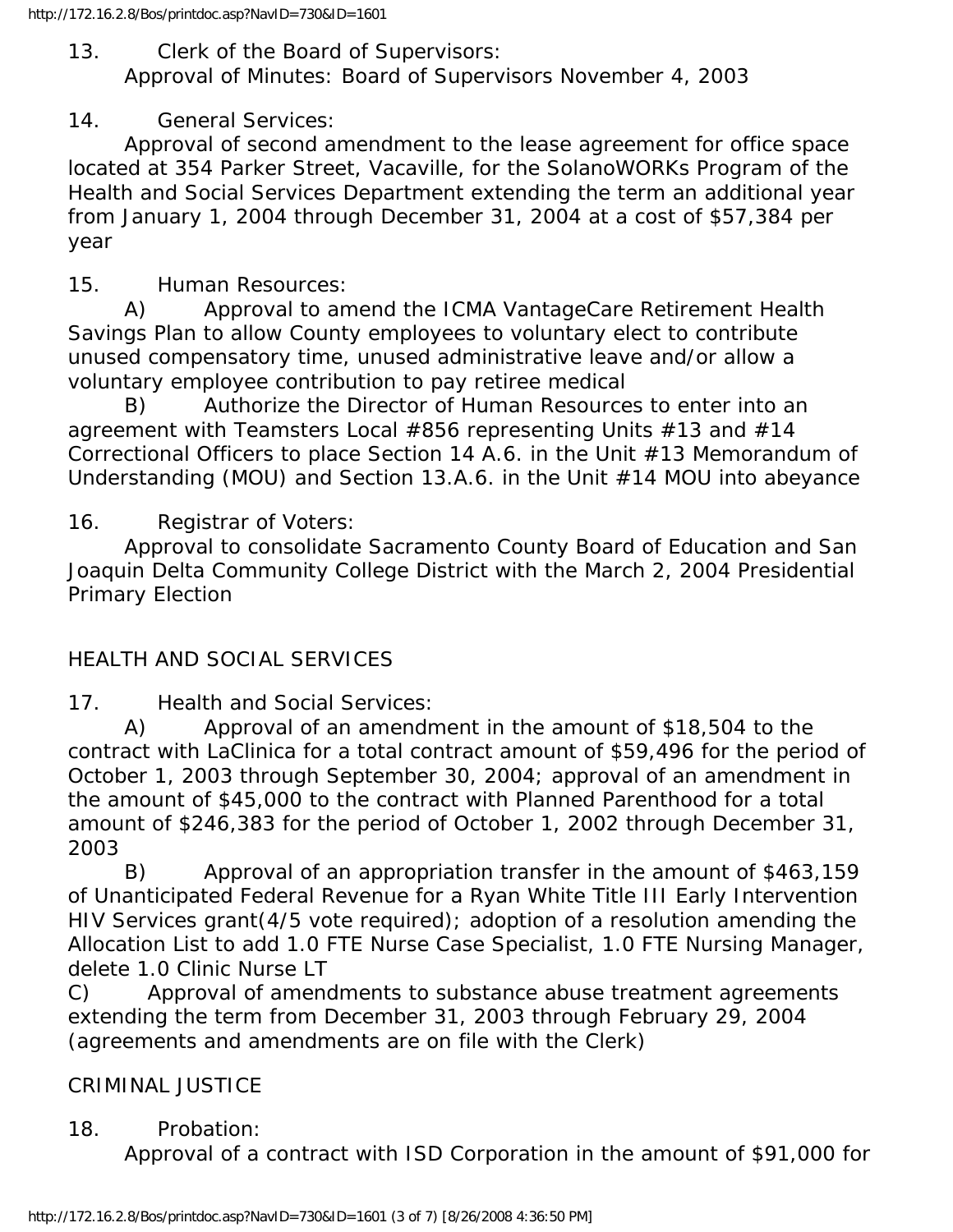continuation of the CASE 2.7 System implementation; authorize the County Administrator to execute any contract amendments and budgetary matters related to the contract

### LAND USE/TRANSPORTATION

19. Transportation:

 A) Approval of the parcel map; adoption of a resolution accepting the agreement in reference to improvements on a portion of Cravea Lane; approval of the agreement, and accept the offer of dedication for road purposes for the Ridley Taylor Minor Subdivision MS-02-10 on Cravea Lane (Rockville Road/Green Valley Road area)

 B) Accept offer of dedication of property from Gurmail Singh and Jit Kaur for road purposes on Byrnes Road and Kilkenny Road (Vacaville area)

OTHER: None

SPECIAL DISTRICTS GOVERNED BY THE BOARD OF SUPERVISORS: None

20. East Vallejo Fire Protection District: Hold Quarterly Meeting: No business to conduct

### SCHEDULED CALENDAR

21. Rescheduled Consent Items: (Items pulled from Consent Calendar above)

- $(A)$  E)
- $(B)$   $F)$
- $(C)$   $G)$
- D) H)

#### GENERAL GOVERNMENT

22. County Administrator:

 A) Receive a report from Solano County's Federal Legislative Advocate, David Turch of David Turch and Associates, regarding the concluded 2003/04 Federal Budget process; consider adoption of the Solano County 2004 Federal Legislative Platform

 B) Receive a presentation and accept a Management/Operational Review of the Nut Tree Airport from Aviation Management Consulting Group; refer the study to the County Administrator and the Director of Transportation for review and analysis

 C) Consider approval of Amendment No. 3 to the Agreement for Management Information Services (MIS) with ACS Enterprise Solutions Inc. extending the term of the original agreement for three years beginning January 1, 2004 through December 31, 2006

D) Consider approval of a joint resolution of the Travis Community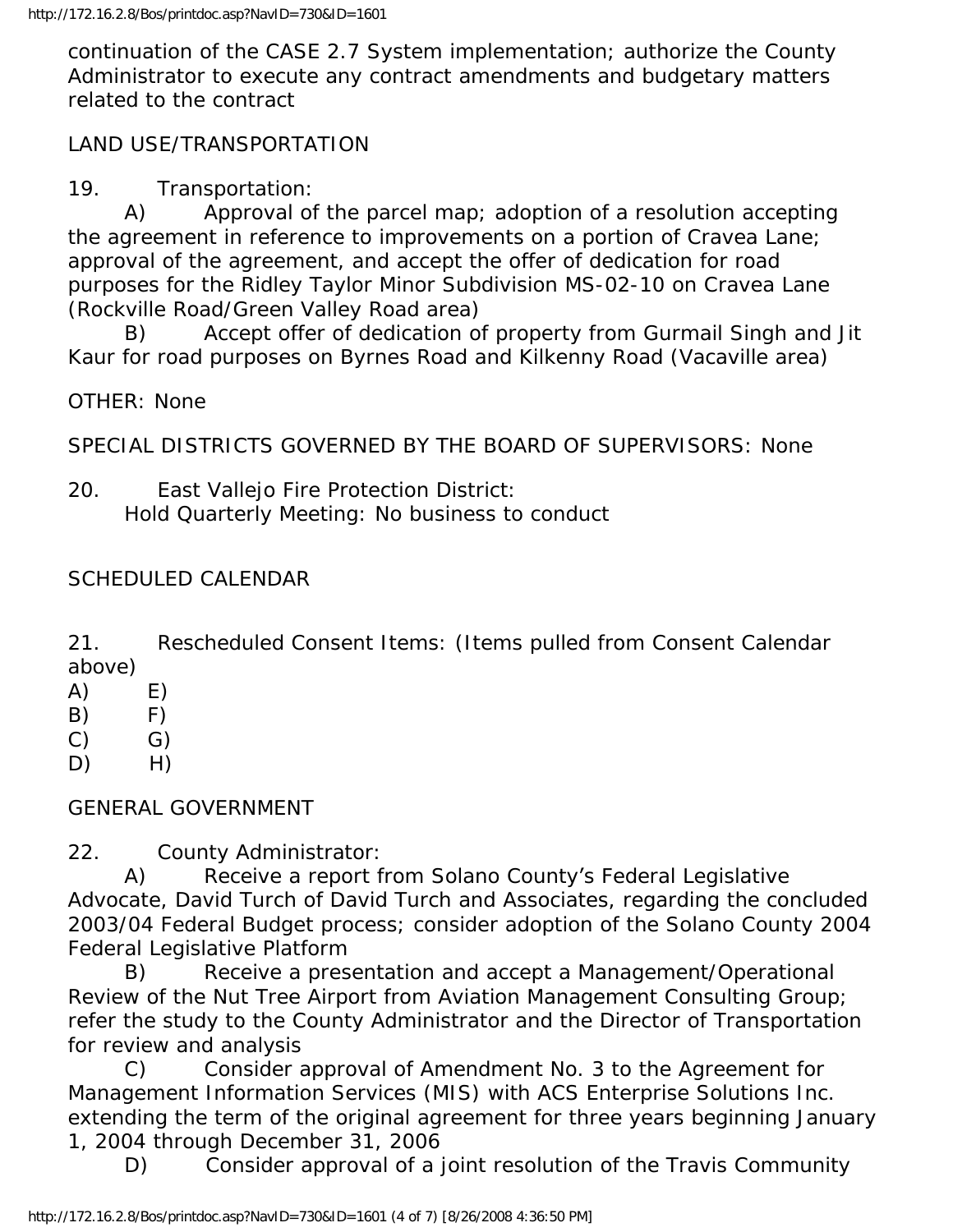Consortium recognizing the national security, regional economic and social importance of Travis Air Force Base

### 23. General Services:

 Consider approval of the Solano County Adult Detention Needs Assessment and Master Plan prepared by Kitchell, Kaplan-McLaughlin-Diaz, and Dan Smith Associates

### 24. Human Resources:

 Consider adoption of a resolution approving the Memorandum of Understanding with Units #3 and #4 of the Deputy Sheriff's Association for the term of September 28, 2002 through October 5, 2008

HEALTH AND SOCIAL SERVICES: None

# CRIMINAL JUSTICE

25. Sheriff/Coroner/Probation:

 Consider approval of a three-year four-month contract for the period March 1, 2004 through June 30, 2007 with California Forensic Medical Group (CFMG) for medical, mental health, and dental services to inmates in the Solano County Jail facilities in the amount of \$1,672,307 for FY2003/2004; approve a three-year four-month contract with CMFG for medical and dental services to wards in the Solano County Juvenile Hall in the amount of \$228,796 for FY2003/2004; authorize the Sheriff and Chief Probation Officer to negotiate contract adjustments as needed within the existing scope and cost; adopt a resolution amending the Allocation List in the Sheriff's Office

# LAND USE/TRANSPORTATION

26. Transportation:

 Consider authorization for the Transportation Director to request proposals for the design and construction of hangars at the Nut Tree Airport and to execute a contract with the best qualified consultant

27. Agriculture/UC Cooperative Extension:

 Receive a presentation on the economic impact of Solano County's agricultural industry

OTHER: None

### MISCELLANEOUS ITEMS

# 28. Appointments/Resignations to Boards and Commissions:

 A) Board of Supervisors: Consider appointment of Supervisor John M. Vasquez to the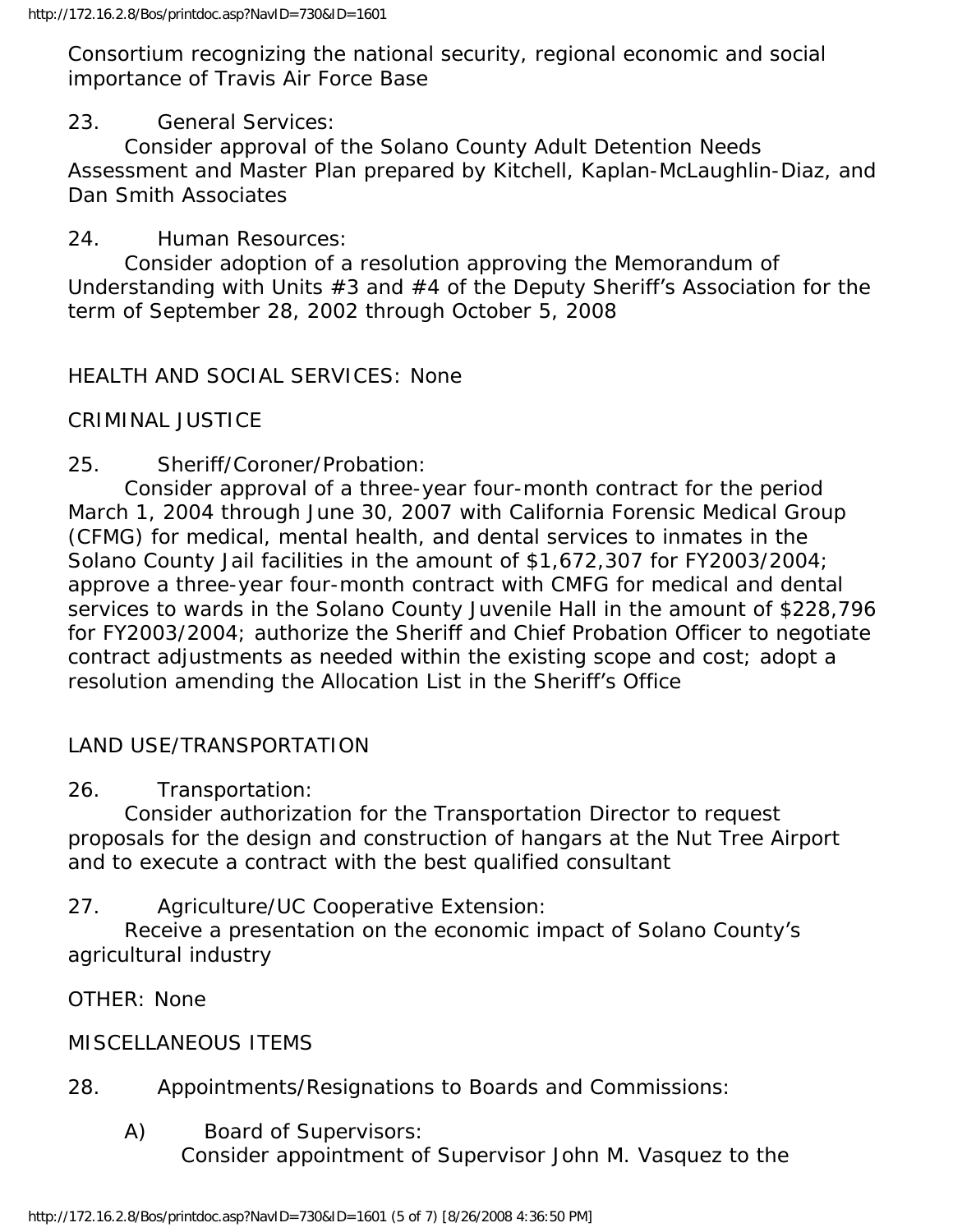California Fairs Financing Authority Board of Directors

B) Board of Supervisors:

 Nomination of Larry Hunt to the Department of Corrections Citizens' Advisory Committee (District 4)

29. Adjourn: to Board of Supervisors Meeting of January 6, 2004

#### MEETING CALENDAR

12/9 4:00 p.m. Maternal, Child, and Adolescent Health Advisory Board, 275 Beck Ave., Conf. Rm. 1, FF 12/10 9:00 a.m. Yolo-Solano Air Quality Management District, 1947 Galileo Court, Suite 103, Davis 12/10 6:00 p.m. Alcohol and Drug Advisory Board, 2101 Courage Dr., FF 12/10 6:00 p.m. Solano Transportation Authority Board, Suisun City Hall, 701 Civic Center Blvd., Suisun 12/10 6:15 p.m. Solano County Fair Board of Directors, Administration Building, Solano County Fairgrounds, Vallejo 12/11 1:30 p.m. Emergency Medical Care Committee, 275 Beck Ave., Conf. Rm. 1, FF 12/11 7:00 p.m. Solano County Aviation Advisory Commission/Airport Land Use Commission, Nut Tree Airport Conference Room, 301 County Airport Road, Vacaville 12/11 7:00 p.m. Solano County Water Agency, 508 Elmira Rd., Vacaville 12/12 9:00 a.m. Local Task Force for Integrated Waste Management, Fairfield-Suisun Sewer District Office, 1010 Chadbourne Rd., Suisun 12/17 9:30 a.m. BAAQMD 939 Ellis St., San Francisco 12/17 2:00 p.m. Health and Social Services Subcommittee, Board Chambers, 580 Texas St., FF 12/17 4:00 p.m. Solano County Equal Employment Opportunity Committee, 580 Texas St., Third Floor CAO Conference Room, FF 12/18 10:00 a.m. Solano County Zoning Administrator, Environmental Management, 470 Chadbourne Rd., 2nd Floor, FF 12/18 1:00 p.m. BCDC, MetroCenter, 101 Eighth St., Oakland 12/18 4:30 p.m. Solano County Community Action Agency Advisory Board, 320 Campus Lane, Suisun 12/18 7:00 p.m. Solano County Planning Commission, Board of Supervisors Chambers, 580 Texas St., FF 12/23 5:30 p.m. Vallejo Sanitation and Flood Control, 555 Santa Clara St., Vallejo